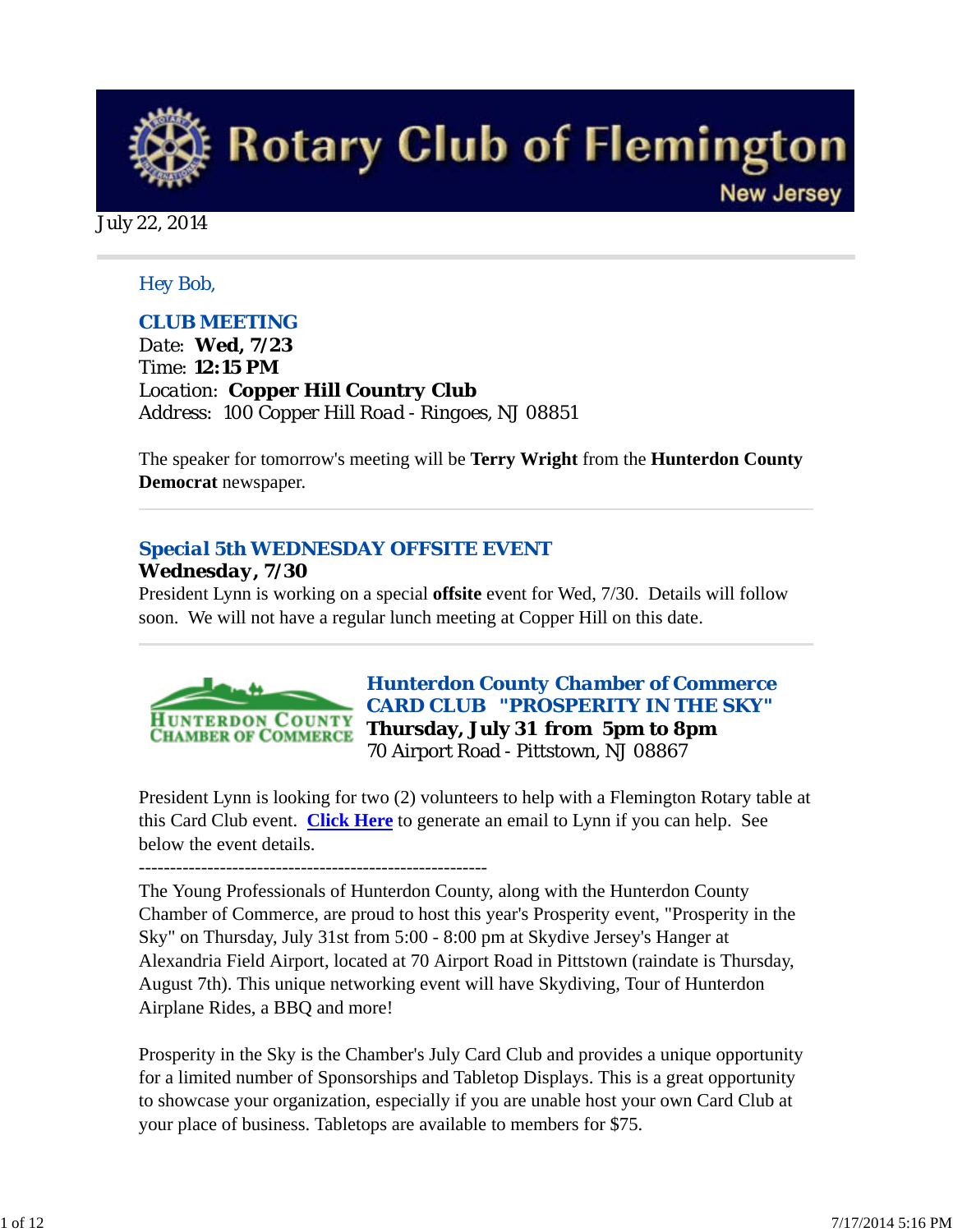Interested in Skydiving and Airplane Rides? Reservations must be made IN ADVANCE and by calling Skydive Jersey: 866-669-3020. When calling to reserve, make sure to mention the Hunterdon County Chamber of Commerce Prosperity event for a discount. There are only 25 slots available for both skydiving and airplane rides. Those attendees booking a Sky Dive Package or Airplane Ride may NOT consume any alcoholic beverages until after their jump or flight. Skydive Jersey and Alexandria Field have the right to revoke attendees package if participant is under the influence.

This event is complimentary for Chamber Members who pre-register by July 25th. After July 25th, there will be a \$25 fee.

Non-members: \$25. Walk-ins: \$25.



# *FELLOWSHIP PIZZA NIGHT*

**at Gwen & Jim Williams Home Tuesday, August 12** Start Time: **6:00pm** Pizza Dinner: **7:00pm** 362 Three Bridges Road - Hillsborough, NJ 08844

Gwen & Jim Williams have kindly opened their home for a

Pizza night for all to enjoy! They will be getting pizza from Alfonso's on Route 202 in Flemington. We hope you can make it.

Please **RSVP** to the Evite invitation by **Friday, August 8th** at the latest.



*FLEMINGTON CLASSIC CAR SHOW TROPHY Sponsored by the Rotary Club of Flemington* **Saturday, September 6, 2014 5:30 to 8:30 pm** Historic Main Street - Downtown Flemington, NJ

The Rotary Club of Flemington will be sponsoring the Trophy for the Flemington Classic Car Show on Saturday, September 6th. **Military & First Responders** are the featured vehicle of this show.

As a benefit of being a trophy sponsor, Flemington Rotary is able to have a table at the event to help promote and display the good work we do. If you are able to attend and

help out at the table, please **CLICK HERE** to generate an email to Lynn Hyman and let her know you are able to lend a hand!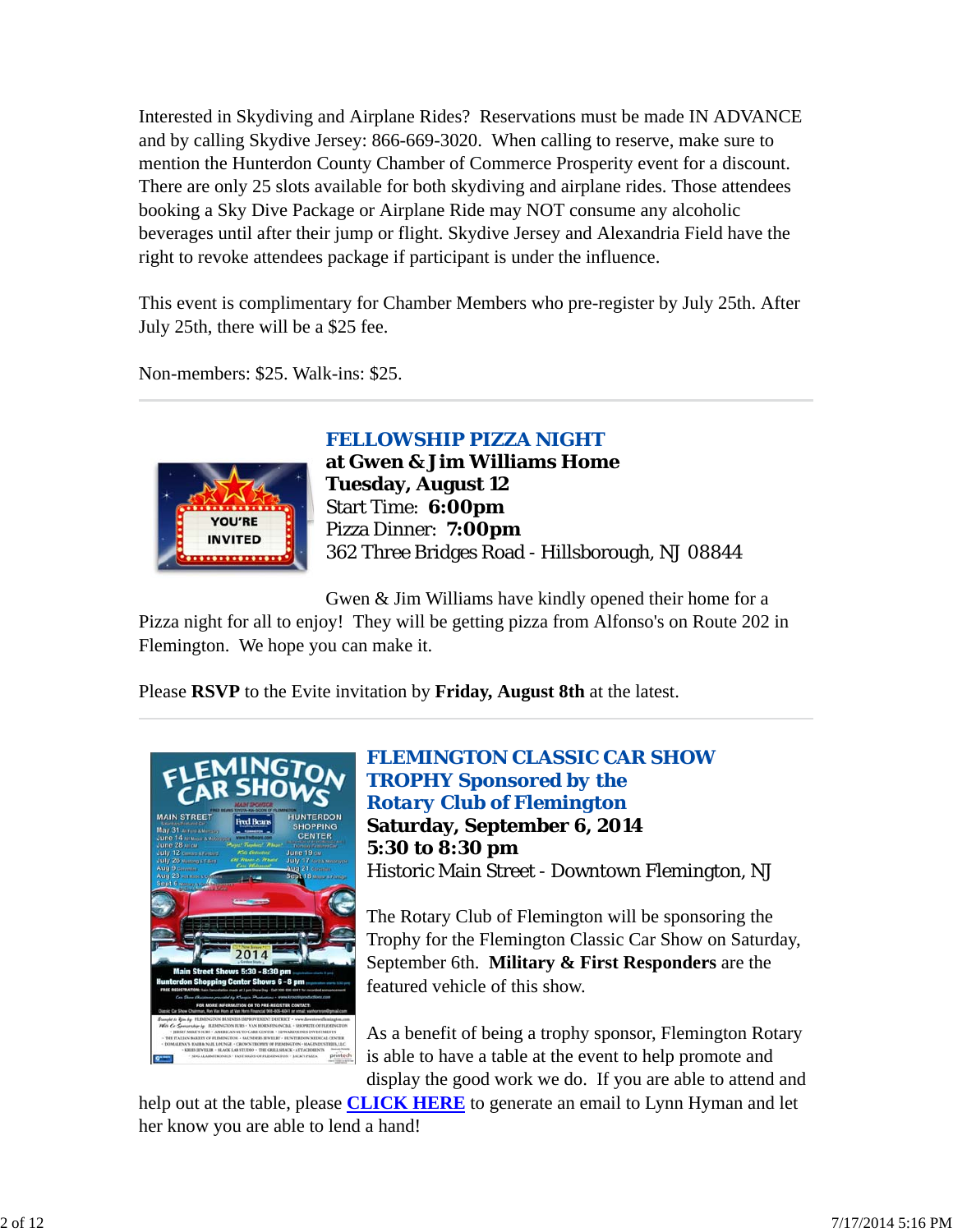# *DISTRICT 7510 COUNTY MEETING*



**Tuesday, September 23 6:00 pm Copper Hill Country Club**

The first County meeting for Hunterdon Clubs will be held on Tues, 9/23 at Copper Hill Country Club. Details will follow once they are available.

# *CONGRATULATIONS TO OUR (2) NEWEST MEMBERS*!

#### *New Member - JOHN ERSKINE*

John was proposed by Harrie Copeland. He will have the classification of "**Youth Development**". John is the Senior District Executive for the Boy Scouts of America, Bucks County Council located in Doylestown, PA. John is an Eagle Scout and has also earned his Wood Badge. He resides here in NJ.

#### *New Member - CHRIS STEFFNER*

Chris, as she prefers to be called, was proposed by Jim Davidson. She will have the classification of "**Education**". She is the Superintendent of Hunterdon Central Regional High School here in Flemington. She resides in Bridgewater, NJ. Her hobbies include skiing and reading.



# *A MESSAGE FROM THE PRESIDENT* **From President Lynn Hyman**

Hello Fellow Rotarians,

Another year has come and gone. We are now embarking on another new Rotary year! I have two (2) club causes for the year. The first is to constantly work throughout the year with the

membership committee and try to bring in new members. The second is to work with the donations committee to reorganize the donations process. I will try to keep you all informed with the progress of the two committees.

Karen Widico will be our Sergeant-at-Arms for the 2014-2015 Rotary year. Karen & I are hoping to make each and every meeting a fun meeting. It is my hope that more club members decide to joint us at Wednesday meetings when word gets out about how much fun we are having.

The board will be meeting once again on the first Thursday of the month. All members are welcome to attend any board meeting. I will also try to keep you all informed about what is going with the board.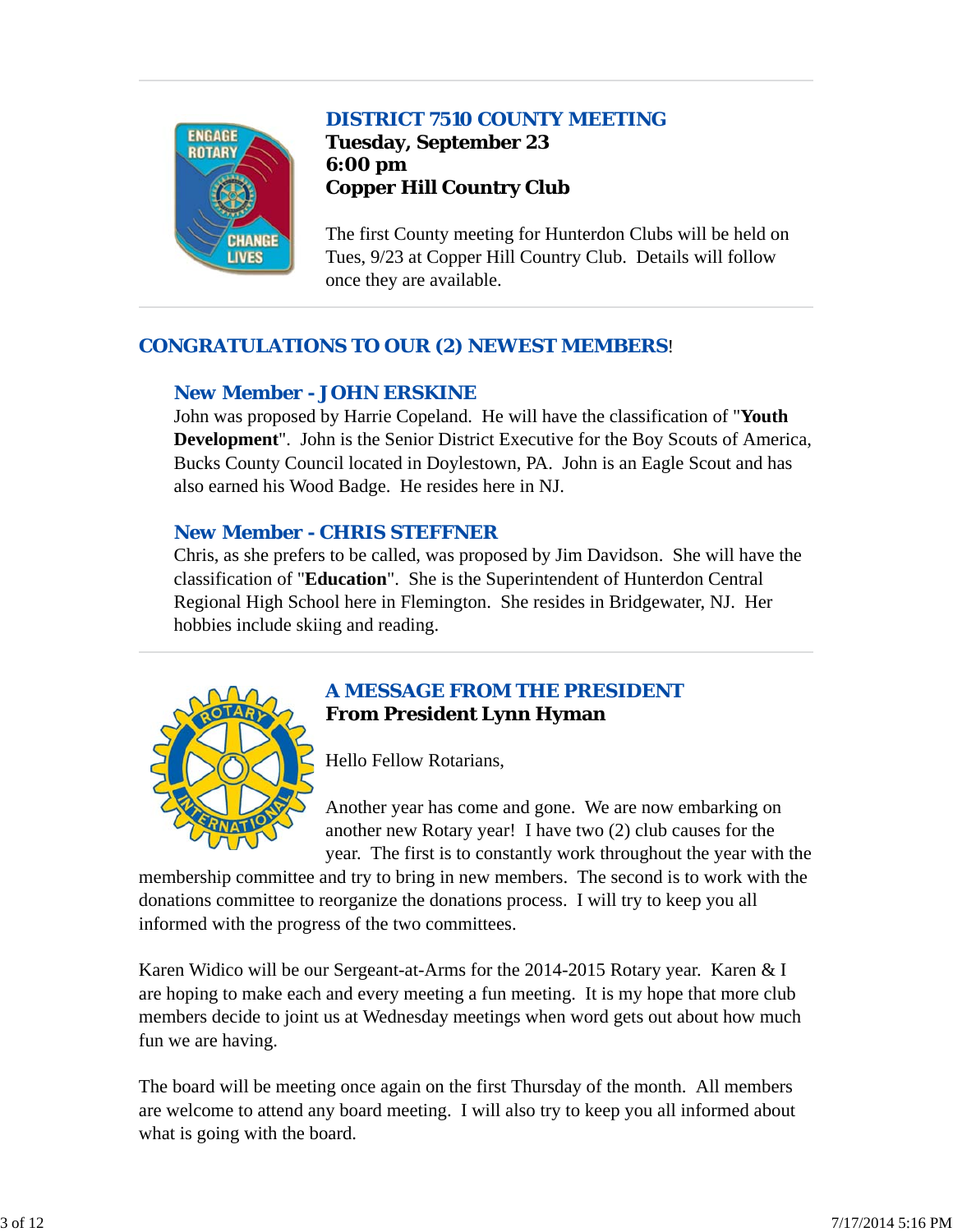Let's make this Rotary year a fun and exciting year!!!

Lynn Hyman - President Rotary Club of Flemington

# *DONATIONS COMMITTEE MEETING NOTES* **From the Meeting held on Wed, 7/2 at 1:30pm**

President Lynn wanted everyone to be included on the meeting notes from the recent Donations Committee meeting:

------------------------------------------

*Donations Committee Reorganization Meeting (Wed, 7/2 at 1:30pm) Attending*: President Lynn Hyman, Chairman Terry Ownes. *Members*: Bob Chittenden, Tom Fisher, Harry Mazujian, Bob Newland, John Zullo

Discussion Points.

Chairman Terry O. explained to the committee members in attendance that the source of funds available for donations has shrunk over the past several years. In review, the RCOF currently has three events that are held each year, Pancake Day in October, Soup Cook-Off in February and the Dog Walk in June. Pancake Day usually generates income of \$ 7500 - \$ 9000 which is sufficient to cover the historical cost of the scholarships that are awarded in June. The Soup Cook-Off, although immensely successful generates no available funds for discretionary donations since all income is divided among the area Food Pantries. The Dog Walk this past year generated approx. \$ 7500 in total income which the club shares 75%-25% with Animal Alliance. The net income this past year was \$5100.

The committee recognizes that we as a club must exercise better judgment and control over these funds. Chairman Terry suggested that the Donations Committee become the umbrella committee over all charitable monies that are raised by our club. This will include but not be limited to oversight as it pertains to Scholarships, Tree Lighting, Holiday Presents, SAC and any other program/organization that may benefit from these funds. This was well received by the members in attendance and is in line with President's Lynn agenda.

Terry O. suggested that since that there were no approved donations through the committee in fiscal year 2013-2014 that all surplus monies from Pancake Day (minus scholarships) and income from the Dog Walk be rolled into the donations budget for fiscal year 2014-2015. It was also suggested that 1/3 of the surplus that the RCOF has been carrying forward for years also be designated as part of the donations budget for fiscal 2014-2015. The exact total of available funds is yet to be determined. This will be the proposed policy going forward in the establishment of the "Donations" budget. This was well received by the members in attendance. This change in procedure will establish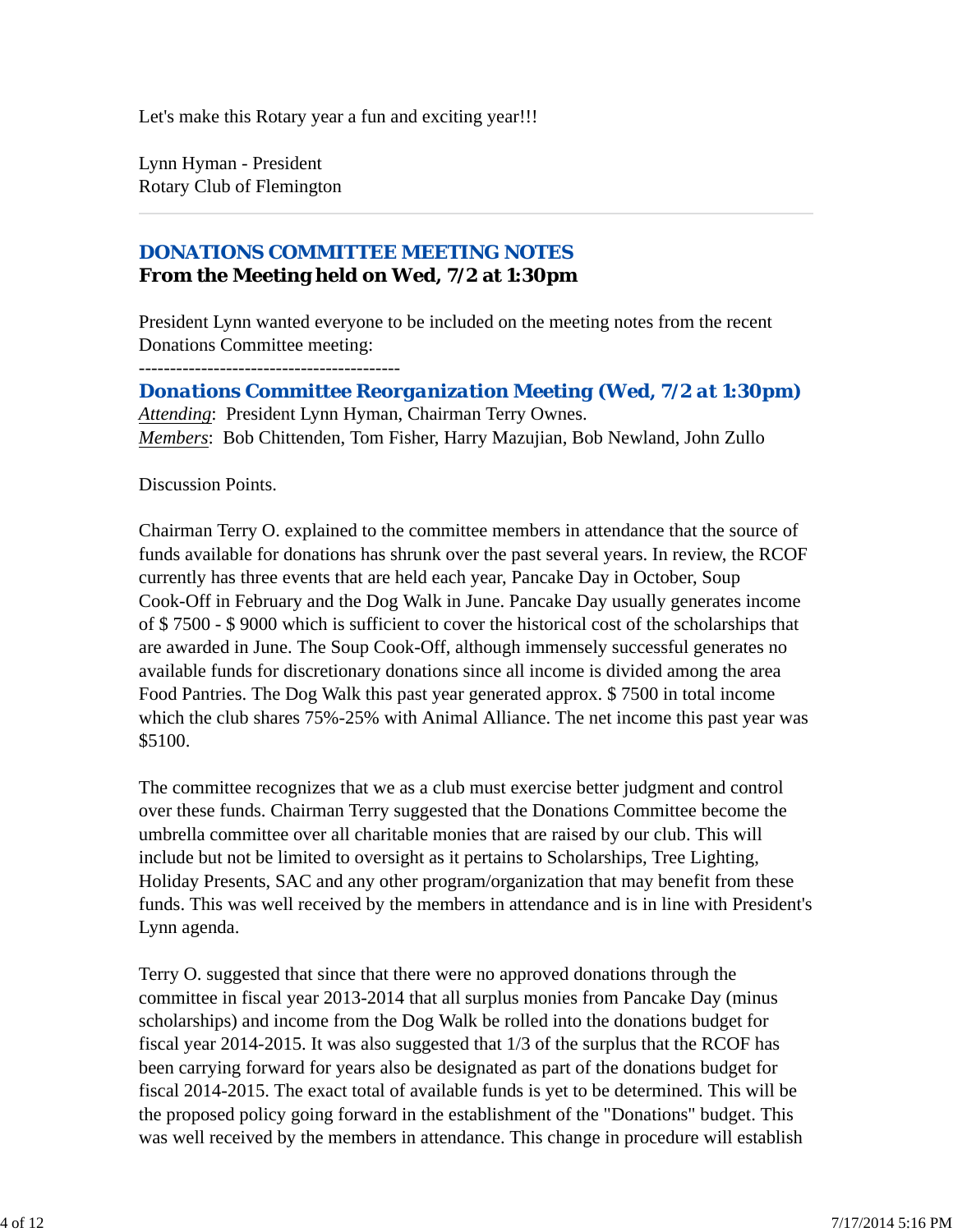a good number going forward and will allow us to react in a more timely fashion.

Foundation support will continue to fall under administration since these ventures are generally funded by EREY and lunch fund surpluses as it pertains to Eat, Drink & Share.

The next topic of discussion was regarding the RCOF's tax exempt status. We are indeed a tax exempt charitable organization but we are not a 501(C)3. There are numerous benefits for the RCOF to achieve 501(C)3 status.

#### **Advantages**

**Tax exemption/deduction**: Organizations that qualify as public charities under Internal Revenue Code 501(c)(3) are eligible for federal exemption from payment of corporate income tax. Once exempt from this tax, the nonprofit will usually be exempt from similar state and local taxes. If an organization has obtained  $501(c)(3)$  tax exempt status, an individual's or company's charitable contributions to this entity are tax-deductible.

**Eligibility for public and private grants**: Nonprofit organizations are allowed to solicit charitable donations from the public. Many foundations and government agencies limit their grants to public charities.

There is a geed deal of work in the setup of the organization but the committee truly believes the advantages will outweigh the effort put forth.

The final topic of discussion was regarding the process through which an organization may solicit funds from the RCOF. A draft cover page was presented as was a brief one page questionnaire. The initial concern was that the draft stated the soliciting organization must be a  $501(C)3$  whereas we are not a  $501(C)3$ . A discussion ensued as to whether the RCOF should be donating our monies to another non-profit? A statement was made by John Z. that in years past it became difficult to find individual needs so the committee found it easier to give to a list of other organizations. President Lynn mentioned her desire to return focus to hands on projects such as helping repair the Flemington Park Gazebo.

The final sum up was as follows:

In order to establish a budget for fiscal 2014-2015 we will wait until Bob Newland has completed the books for fiscal 2013-2014. Some expenses may need to be reclassed as Bob had mentioned writing checks and classing them as donations when in fact the committee had not approved same.

President Lynn will be in contact with the chairs of the sub-committees and advise them of the change in oversight and budgeting process.

Terry O. will begin to explore the process of forming a  $501(C)3$ . Harry M. will assist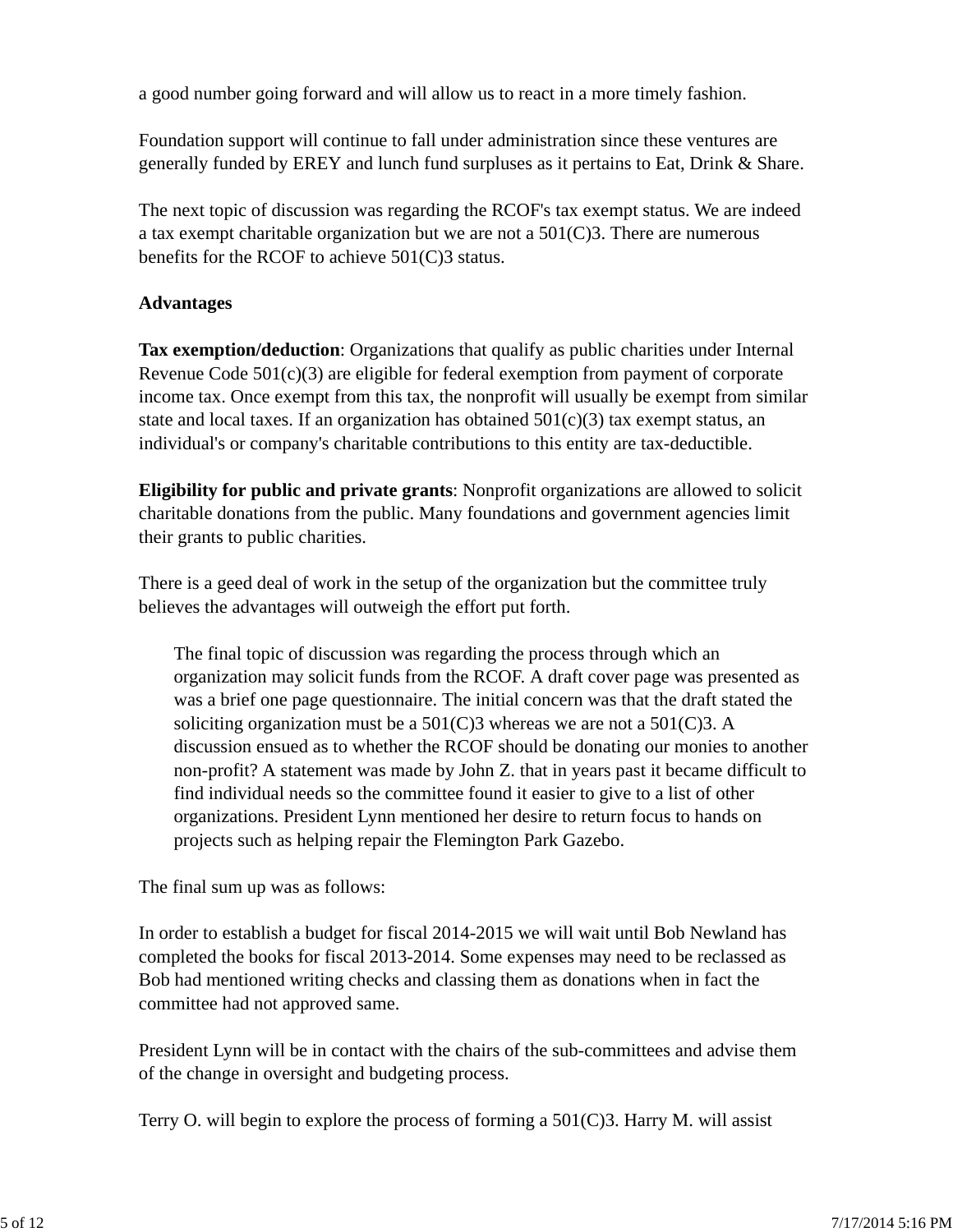since he had recently been involved in the formation of same.

We will review and adapt as needed the on-line form for solicitation. The donation committee will meet as a group for comments and input prior to going live.

#### *HUNTERDON COUNTY CHAMBER OF COMMERCE* **HUNTERDON COUNTY CHAMBER OF COMMERCE**

As you know, the Rotary Club of Flemington is a member of the H.C. Chamber of Commerce. This enables all Rotarians the ability to attend a Chamber function as a "member". If someone asks you what your business is, you would explain that you are a member representing the Rotary Club of Flemington. **Click Here** to visit the Chamber website for a listing of upcoming events.

# *Hunterdon Chamber Internet Radio "THE ROTARY HOUR"* **Mondays from 11am to 12noon**

PDG Megan Jones-Holt is the host of "The Rotary Hour" on the Hunterdon Chamber Internet Radio station and is looking for guests to have on the show. If you are intersted, please get in touch with Megan at (908)894-4590 or **mjonesholt@gmail.com**. **Click Here** to listen to the Hunterdon Chamber Internet Radio station from your PC, smart phone, mobile device, etc.

> *FLEMINGTON BUSINESS IMPROVEMENT DISTRICT* www.downtownflemington.com

If you would like to learn more about events and activities going on around Flemington, please **CLICK HERE** to visit the Flemington Business Improvement District (BID) website.

# *ROTARY DISTRICT 7510 NEWS*

FLEMINGTON

**Click Here** to read the current news from our Rotary District 7510.

# *SPEAKERS & PROGRAMS BEING SOUGHT*

We are always seeking new or creative ideas for upcoming meeting programs and speakers. If you have any leads, please pass them onto Mick Schaible. **Click here** to generate an email directly to Mick.

# *UPCOMING DATES TO NOTE*

**Summary of Upcoming Club Meeting Programs**: Wed, 7/23: Terry Wright: Hunterdon County Democrat.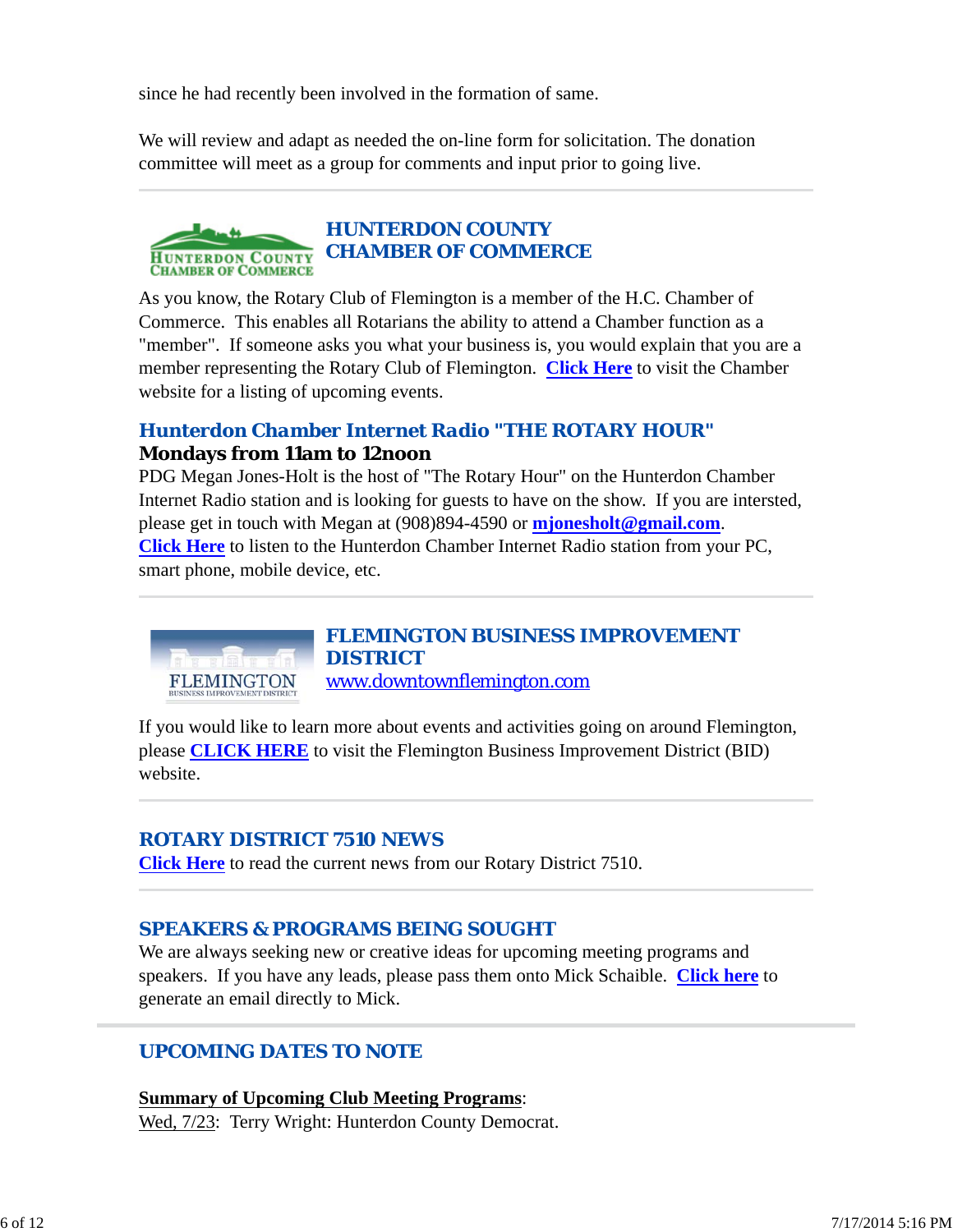Wed,  $7/30$ : **5th Wednesday Meeting**: Special Offsite Event to be announced.

Wed, 8/06: Ed Turenne, who is Polytech's Hunterdon and Somerset County Apprenticeship Coordinator. He will be presenting information about Polytech's apprenticeships and their apprenticeship grant. Wed, 8/13: TBA Wed,  $8/20$ : Tom Lillis: First Tee, which promotes character development, life skills and golf skills across the US for kids from K to 5th grade. Wed, 8/27: TBA

Wed, 9/03: TBA Wed, 9/10: TBA Wed, 9/17: TBA Wed, 9/24: **District Governor Mel Kevoe Official Visit**.

Wed, 10/01: TBA Wed, 10/08: TBA Wed, 10/15: TBA Wed,  $10/22$ : Nancy McWilliams: Her recent trip to Iran. Wed, 10/29: **5th Wednesday Meeting**: Special Offsite Event to be announced.

**Next RCOF Board Meeting**: Thursday, 8/7/2014 at 6pm (usually the 1<sup>st</sup> Thursday). Next Membership Meeting: Wed, 8/13/2014 at 1:30 PM (usually the 2<sup>nd</sup> Wednesday).

**Upcoming RCOF Club Events, Fundraisers, Fellowship Events, Etc**.:

Sat, TBA: 40th Annual Pancake Day & Bake Sale Fundraiser Fri, TBA: Christmas Tree Lighting Ceremony (Main Street, Flemington)

#### **Rotary District 7510 Events & Functions:**

TBA

# *COMMITTEE LIST:*

**Click Here** to download the listing of all current Club Committee's and its members.

# *"MEMBERS ONLY" WEBSITE:*

# **Click Here for the Members Only section of the website to find:**

- 1) The "Membership Proposal Form" to propose a new member.
- 2) New Member Information.
- 3) An Online Copy of the Club Membership Directory.
- 4) A Link to All Photos Albums of the Club.

#### *ROTARY WEBSITE LINKS:*

Rotary International: **www.Rotary.org** Rotary District 7510: **www.RotaryNJ.org**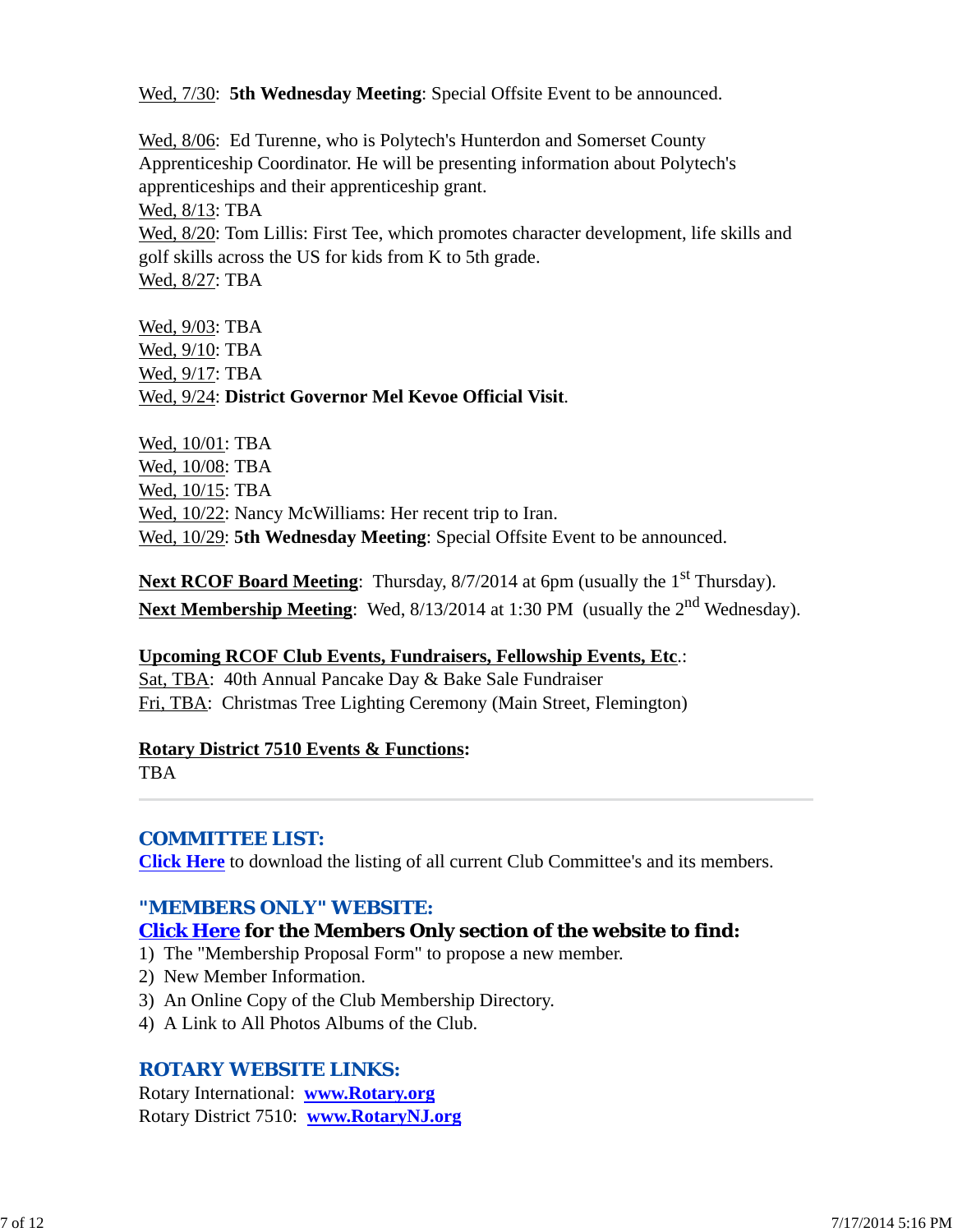#### *NEARBY ROTARY CLUB MEETINGS:*

As A Rotarian, you are Welcome to attend a Rotary Club meeting anywhere in the world. Click here for the Rotary Club Locator App. Or see below for some local meetings:

#### Mondays

**Lambertville/New Hope** (6:30 pm) - Lambertville Station Restaurant; 11 Bridge Street, Lambertville NJ 08530

**Piscataway** (12:15 pm) - Radisson Hotel; 21 Kingsbridge Road, Piscataway, NJ 08854

#### Tuesdays

**Whitehouse** (12:15 pm) - Max's 22; 456 Route 22 West, Whitehouse Station, NJ 08889 **Princeton** (12:15 pm) - The Nassau Club; 6 Mercer Street, Princeton, NJ 08540 **Bridgewater-Bound Brook** (12:15 pm) - Arbor Glenn; 100 Monroe St, Bridgewater 08807

#### Wednesdays

**Branchburg Township** (7:30 am): Stoney Brook Grille; 1285 Route 28, North Branch, NJ 08876

**Flemington** (12:15pm): Copper Hill Country Club; 100 Copper Hill Road, Ringoes, NJ 08851

**Hillsborough Township** (6:15 pm): Pheasant's Landing; 311 Amwell Road (Rt. 514), Hillsborough, NJ 08844

#### Thursdays

**Clinton Sunrise** (7:30 am): Clinton Fire Department; New Street, Clinton, NJ 08809 **Somerville/Bridgewater** (12:15 pm): Bridgewater Manor; 1251 US Highway 202/206, Bridgewater, NJ 08807

**Trenton** (12:15 pm): Freddie's Tavern; 12 Railroad Avenue, West Trenton, NJ 08628

#### Fridays

**North Hunterdon** (12:15 pm): Beaver Brook County Club; 25 County Club Drive, Annandale, NJ 08801

**Princeton Corridor** (12:15pm): Hyatt Regency; 102 Carnegie Center, Rt. 1 North, Princeton, NJ 08540

#### eClub

**Rotary eClub of Hunterdon Horizon**: View website for meetings or online makeups.

RI President's Call for Action in **2014-2015**: **"Light Up Rotary"**

# **Rotary Club of Flemington - Our 91st Year** Founded October 3, 1923 \* Charter #1529 \* District 7510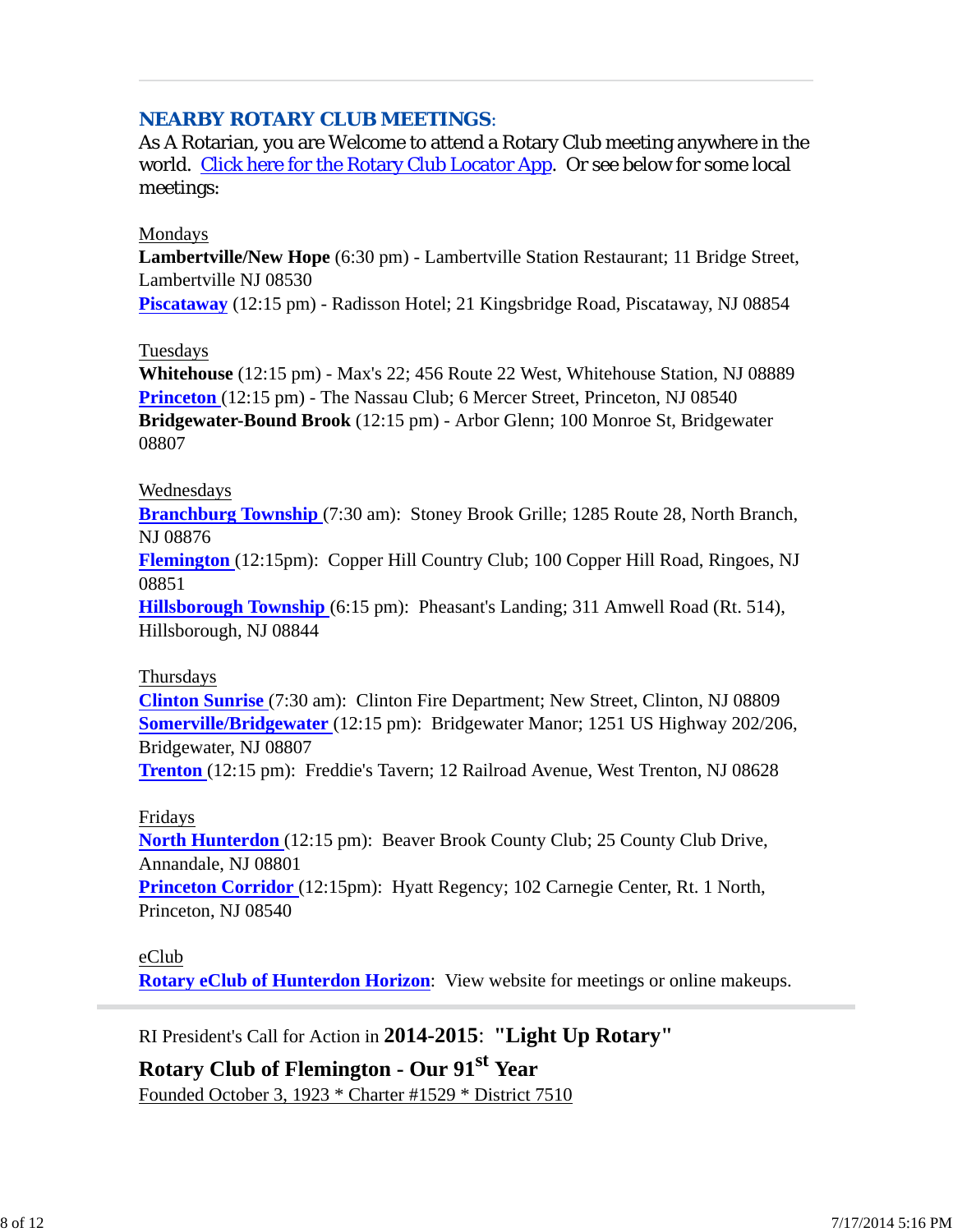| President                                | <b>Lynn Hyman</b>                       |  |  |
|------------------------------------------|-----------------------------------------|--|--|
| President-Elect                          | <b>Mick Schaible</b>                    |  |  |
| Secretary                                | <b>Michele Kavanagh</b>                 |  |  |
| Treasurer, General                       | <b>Bob Newland</b>                      |  |  |
| Treasurer, Lunch                         | D.J. Wright                             |  |  |
| <b>Treasurer, Assistant Lunch</b>        | <b>Harrie Copeland</b>                  |  |  |
| <b>Board Members</b>                     | Ira Liebross (immediate past president) |  |  |
|                                          | <b>Nancy Kahl</b>                       |  |  |
|                                          | <b>Ken Skowronek</b>                    |  |  |
|                                          | <b>Joe Ziegler</b>                      |  |  |
| Sergeant-at-Arms                         | <b>Karen Widico</b>                     |  |  |
| <b>RI</b> President                      | Gary C.K. Huang (Taiwan)                |  |  |
| District Governor (DG)                   | Melvin I. Kevoe "Mel" (Springfield, NJ) |  |  |
| District Governor Elect (DGE)            | Hal Daume (Berkeley Heights, NJ)        |  |  |
| District Governor Nomimee (DGN)          | <b>Charles Minton</b> (Union, NJ)       |  |  |
| <b>Assistant District Governor (ADG)</b> | Mike Toscani (Lambertville-New Hope)    |  |  |

Club Meetings: **Wednesday, 12:15 pm, Copper Hill Country Club** 100 Copper Hill Road, Ringoes 08551





**MISSION STATEMENT:** The mission of Rotary International is to assist and guide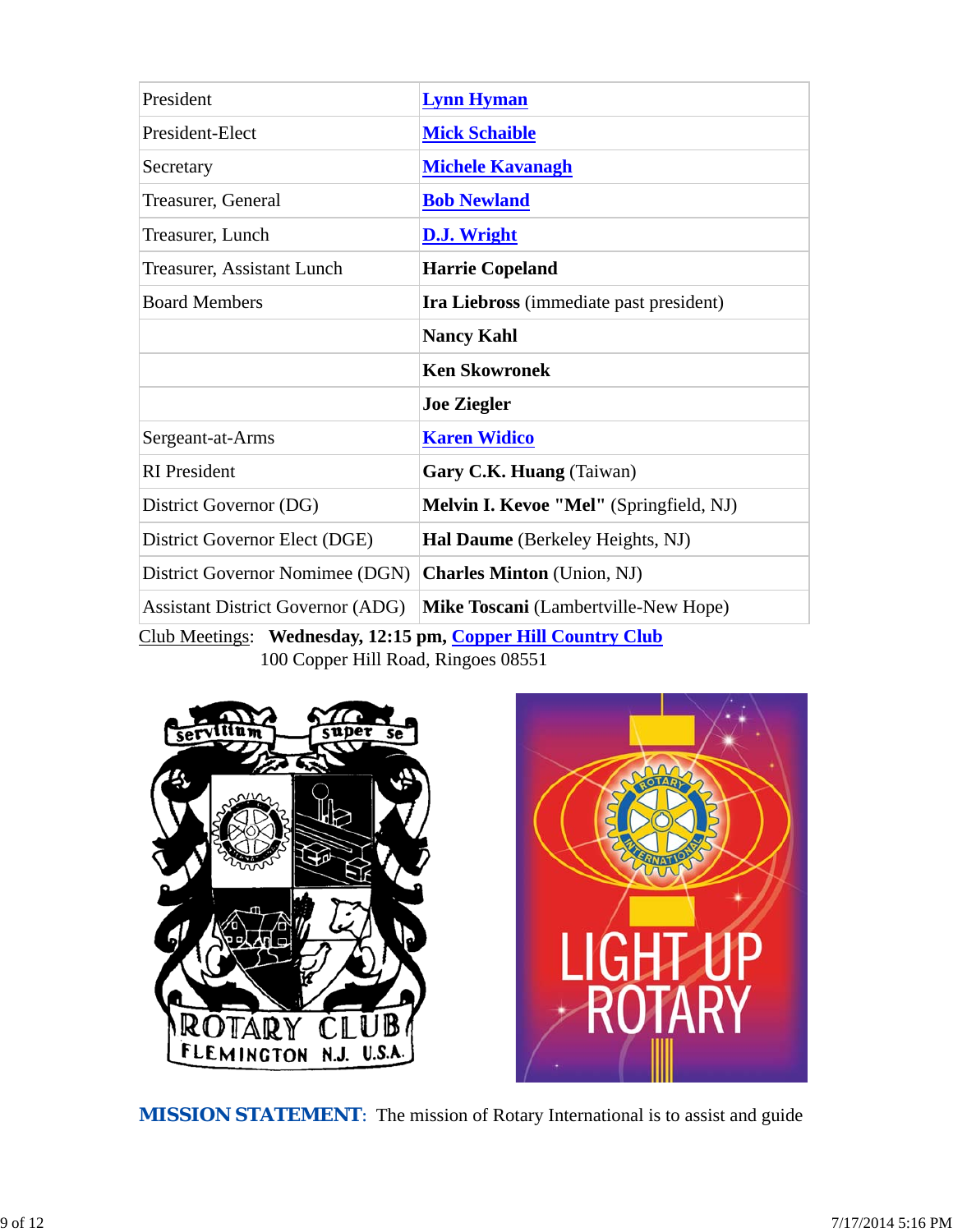Rotarians and Rotary clubs to accomplish the Object of Rotary to ensure Rotary's continuing relevance and to help build a better world, emphasizing service activities by individuals and groups that enhance the quality of life and human dignity, encouraging high ethical standards, and creating greater understanding among all people to advance the search for peace in the world.

**THE OBJECT OF ROTARY:** The object of Rotary is to encourage and foster the ideal of service as a basis of worthy enterprise and, in particular, to encourage and foster:

**1st**: The development of acquaintance as an opportunity for service;

**2nd**: High ethical standards in business and professions, the recognition of the worthiness of all useful occupations, and the dignifying of each Rotarian's occupation as an opportunity to serve society;

**3rd**: The application of the ideal of service in each Rotarian's personal, business and community life;

**4th**: The advancement of international understanding, goodwill, and peace through a world fellowship of business and professional persons united in the ideal of service.

*THE 4-WAY TEST*: "Of the things we think, say or do:

- **1st**: Is it the Truth?
- 2<sup>nd</sup>: Is it Fair to all concerned?
- **3rd**: Will it build goodwill and better friendships?
- **4th**: Will it be beneficial to all concerned?"

# *ROTARY's AVENUE'S OF SERVICE*:

**1)** Through **Club Service**, we have fun, build lasting friendships, and make sure that our club runs well.

**2)** Through **Vocational Service**, we volunteer our professional skills to serve others and promote integrity in everything we do.

**3)** Through **Community Service**, we address local needs and work with our community to bring lasting improvements.

**4)** Through **International Service**, we meet humanitarian needs around the globe and promote world understanding and peace.

**5)** Through **Youth Service**, we work with young people to help them become the next generation of leaders, visionaries, and peacemakers.

#### **2014-2015 CLUB MEMBER ROSTER Rotary Club of Flemington, NJ** Current Number of Members: 46

| <b>Rotarian</b> | <b>Member Since</b> | <b>Classification</b> |
|-----------------|---------------------|-----------------------|
| Black, Bruce B. | 2007                | Health and Fitness    |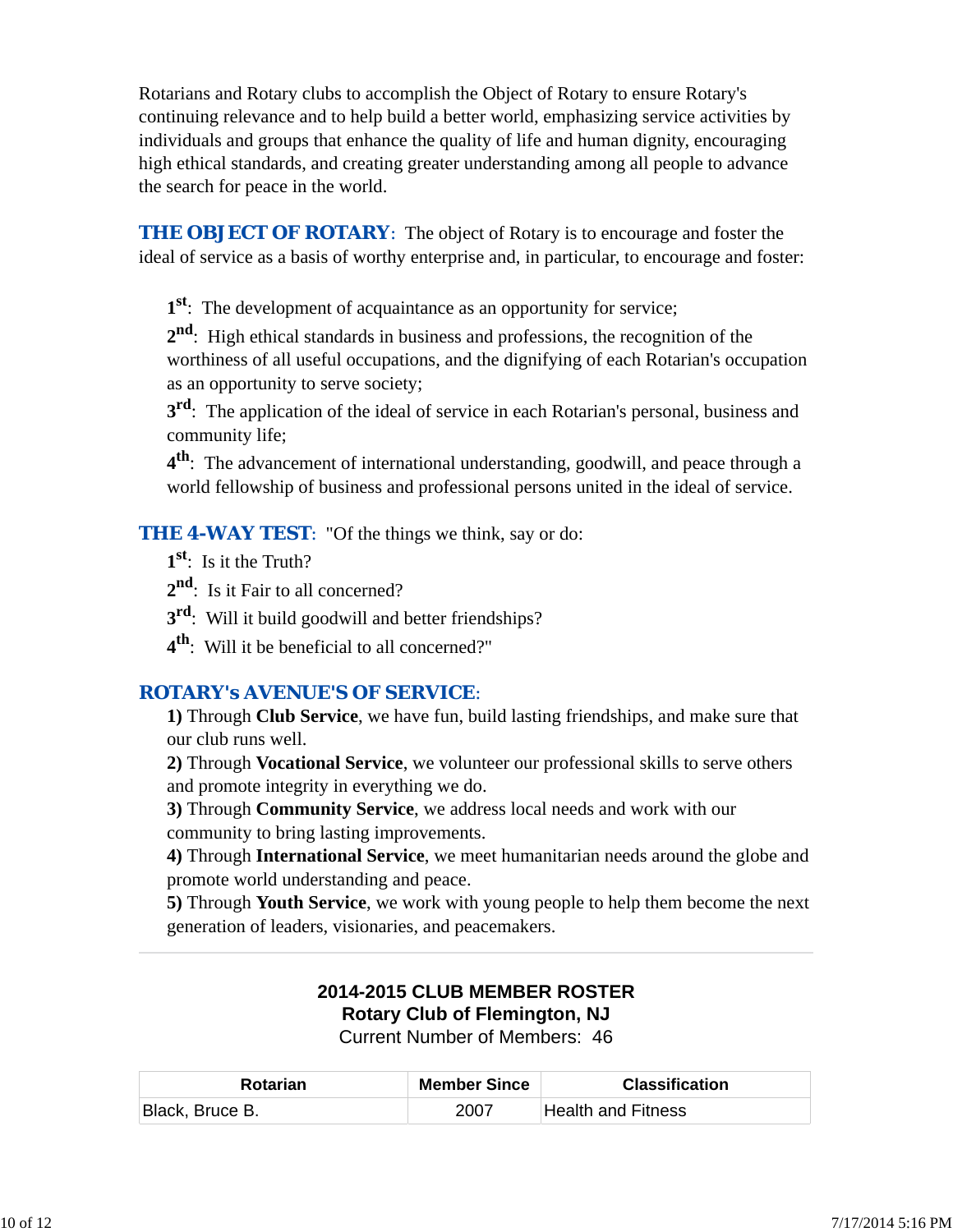| Bohler, Herbert C. (Herb)          | 1977 | <b>Specialty Advertising</b>    |
|------------------------------------|------|---------------------------------|
| Chittenden, Robert L. (Bob)        | 2003 | M.E.F.P. Consulting Engineering |
| Clark, Arthur L. (Sandy)           | 1987 | Printing                        |
| Copeland, Harrie E. III            | 1976 | Auctioneering/Banking           |
| Davidson, James G. (Jim)           | 2002 | <b>Rubber Products</b>          |
| <b>Erskine, John</b>               | 2014 | <b>Youth Development</b>        |
| Ferrari, Frederick J. (Fred)       | 1964 | Orthodontia                     |
| Fisher, Charles H. (Charlie)       | 1961 | <b>Funeral Services</b>         |
| Fisher, Thomas H. (Tom)            | 2012 | Property & Casualty Insurance   |
| Harrison, Jeffrey (Jeff)           | 1996 | Psychotherapy                   |
| Hennessy, Jr., Richard (Rich)      | 2010 | <b>Financial Advisor</b>        |
| Hyman, Lynn                        | 2010 | <b>Retail Banking</b>           |
| Kahl, Nancy                        | 2012 | Massage Therapy                 |
| Kamnitsis, Christopher P. (Chris)  | 2001 | <b>Financial Planning</b>       |
| Kavanagh, Michele                  | 2013 | <b>Community Banking</b>        |
| Liebross, Ira                      | 1997 | <b>Family Medicine</b>          |
| Loew, Darren                       | 2002 | Orthodontics                    |
| Martin, Teresa (Terry)             | 1993 | Solid Waste/Recycling           |
| Mazujian, Harry                    | 2004 | Clergy                          |
| McWilliams, Nancy                  | 1992 | Psychotherapy                   |
| Metz, Kim                          | 2007 | <b>Technical Education</b>      |
| Muller, George D.                  | 1964 | <b>Cut Glass Manufacturing</b>  |
| Nastasi, William (Bill)            | 1996 | <b>General Contracting</b>      |
| Newland, Robert D. (Bob)           | 1998 | Insurance                       |
| Ownes, Terry M.                    | 1987 | <b>Floor Covering</b>           |
| Phelan, Christopher J. (Chris)     | 2009 | <b>Chamber Of Commerce</b>      |
| Randolph, R. Wayne                 | 1982 | <b>Veterinary Medicine</b>      |
| Reinbacher, Otto A.                | 1997 | Clergy                          |
| Rogow, Stephen S. (Steve)          | 1973 | Orthodontics                    |
| Schaible, R. Michael (Mick)        | 1998 | <b>Appraisal Services</b>       |
| Skowronek, Kenneth J. (Ken)        | 1994 | <b>Family Law</b>               |
| Sollner, Richard F. (Dick)         | 1962 | Air Transportation              |
| <b>Steffner, Christina (Chris)</b> | 2014 | <b>Education</b>                |
| Stothoff, Richard H. (Dick)        | 1966 | <b>Sanitary Engineering</b>     |
| Stout, Deborah (Debbie)            | 2013 | <b>Retail Banking</b>           |
| Thatcher, Thomas P. (Tom)          | 2006 | <b>Professional Planning</b>    |
| Weinstein, Theodore H. (Ted)       | 1994 | <b>Pulmonary Medicine</b>       |
| Widico, Karen A.                   | 1997 | <b>Public Health Services</b>   |
| Williams, Gwen                     | 1991 | Purchasing/Manufacturing        |
| Wise, Robert (Bob)                 | 1992 | <b>Hospital Administration</b>  |